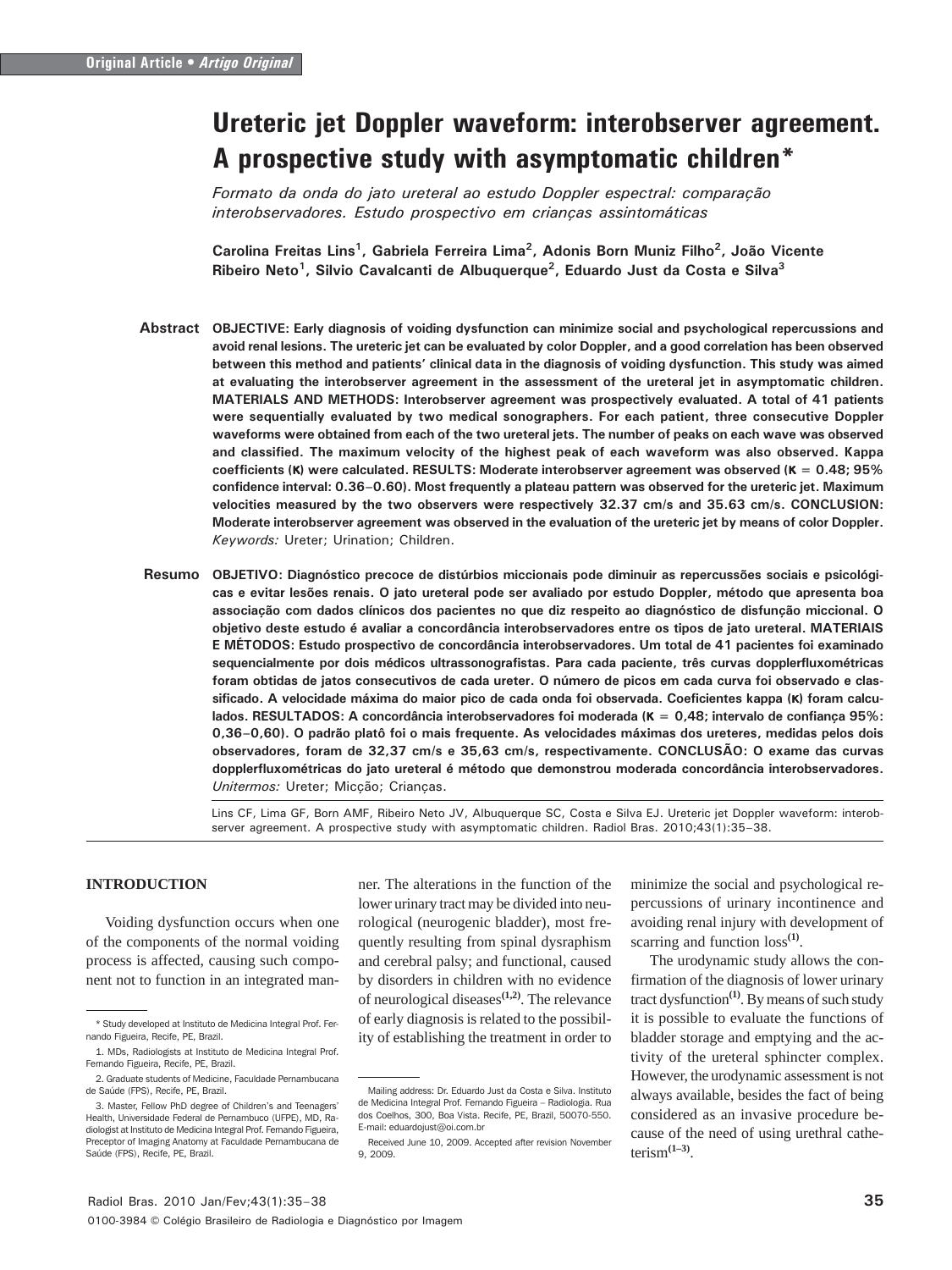The ureteric jet is a phenomenon caused by urine ejection into the vesical lumen by ureteral peristalsis**(1,4,5)**. This phenomenon can be visualized with the use of color Doppler**(6)**. Studies evaluating the ureteric jet by means of spectral Doppler demonstrate the presence of six waveform patterns as follows: monophasic, biphasic, triphasic, polyphasic, square and continuous**(2–4,6–9)**. As far as the ureteric jet is concerned, the diagnosis of urinary diseases, including vesical dysfunctions, is highly associated with clinical data of the patients and those of Doppler ultrasonography**(2,4,5,8)**.

However, as the evaluation of the ureteric jet is based on the observation of a spectral curve, difficulties in its interpretation may be raised because of individual variations among investigators with regards to patterns classification caused by different understanding of what characterizes the different patterns.

The present study is aimed at evaluating the interobserver agreement on different ureteric jet patterns in children without urinary complaints.

## **MATERIALS AND METHODS**

The present prospective study was previously approved by the Committee for Ethics in Research of the Institution. Free and informed consent was obtained from parents or guardians of the children.

The sample of the present study included children in the age range between 6 and 12 years referred to the unit of imaging diagnosis service of a pediatric school hospital to be submitted to ultrasonography because of complaints not related to the urinary tract. The sampling method was non casual and by convenience.

Patients whose examination was scheduled for a certain time during the week were selected. Such sampling method was chosen for allowing the inclusion of patients that were examined when the radiologists involved in the present study were present in the unit. The patients followed the standard recommendations for abdominal ultrasonography. In the authors' institution, US studies are scheduled for specific days in the week by order of arrival, with no preferential scheduling for any

specific time slot, so that, in principle, the sampling is not affected by any special characteristic that might contribute to a selection bias.

Patients with a previous history of urinary surgery or anatomic abnormalities likely to be detected at ultrasonography were excluded.

The sample size was arbitrarily defined, considering that data on the appropriate sample size for studies involving kappa statistics are scarce in the literature.

## **Variables**

The waveform patterns were classified into six types according to Leung et al.**(4,6)**. A monophasic jet is characterized by one peak. Biphasic and triphasic jets are characterized by two and three peaks, respectively. Four or more peaks characterize a polyphasic jet. A wave with a plateau format with a duration of up to 20 seconds characterizes a square pattern, while a duration above 20 seconds characterizes a continuous jet**(2)**.

#### **Operationalization**

The patients were sequentially examined by two sonographers, one of them a specialist in clinical pediatrics and radiology, with a five-year experience in pediatric radiology. The other investigator had a three-year experience in general and pediatric ultrasonography. The patients were not stimulated to drink a larger than usual amount of liquids, being instructed to inform when the voiding desire started, in order to initiate the study, avoiding the examination with a strong voiding desire.

All the patients were evaluated in the supine position, with the bladder being observed in the transverse plane and identification of the ureteric jets with the aid of color Doppler. After obtaining the signal with the color Doppler, samples of the spectral curves were obtained for each ureteric jet. The Doppler sample volume was sufficiently wide to comprise the whole ureteric jet and was positioned on the center of the jet which corresponded to the point of largest flow. The angle was limited to remain between 30° and 60°.

For each patient, three successive waves of the ureteric jets from each side were obtained. The number of peaks on each

wave was observed and classified, with the most frequent one being selected whenever a variation occurred among the three samples. The maximum peak velocity of the highest peak was also observed.

### **Statistical analysis**

The kappa coefficient (κ) was calculated to evaluate the interobserver agreement in relation to the results regarding wave types**(10)**. Velocities were compared by means of the Students *t*-test. A significance level of 95% was adopted.

## **RESULTS**

A total of 41 children (82 ureteric jets) were evaluated. In the cases of two children, the evaluation of one ureter was compromised as these children became uncooperative before the end of the examination. Thus, 80 ureteric jets were evaluated by one observer and 82 by the other, therefore corresponding to 486 waveforms.

The mean examination time was not recorded; however extremely long or difficult examinations were scarce.

The interobserver agreement was moderate ( $\kappa = 0.48$ ; 95% confidence interval:  $0.36 - 0.60$ .

The most frequent jet pattern was the square type, visualized in 186 jets (38.2%). The other types were detected as follows: biphasic, 119 (24.4%); monophasic, 101 (20.7%); triphasic, 64 (13.1%); continuous, 10 (2%) and polyphasic, 6 (1.2%). No statistically significant difference was observed between the two observers with respect to the patterns frequency  $(p = 0.41)$ .

Figure 1 shows the most common patterns in the study. One difficulty observed by the investigators was the differentiation between small oscillations on square jets and true peaks (Figure 1D).

The maximum jet velocities observed by the investigators were 32.37 cm/s and 35.63 cm/s, respectively, with no statistically significant difference ( $p = 0.25$ ). Also, statistically significant differences were not observed between maximum velocities observed in the right and left ureters either.

Among the ureteric jet evaluations there were variations in the waveform types per ureter in the three samples in 47 (29%).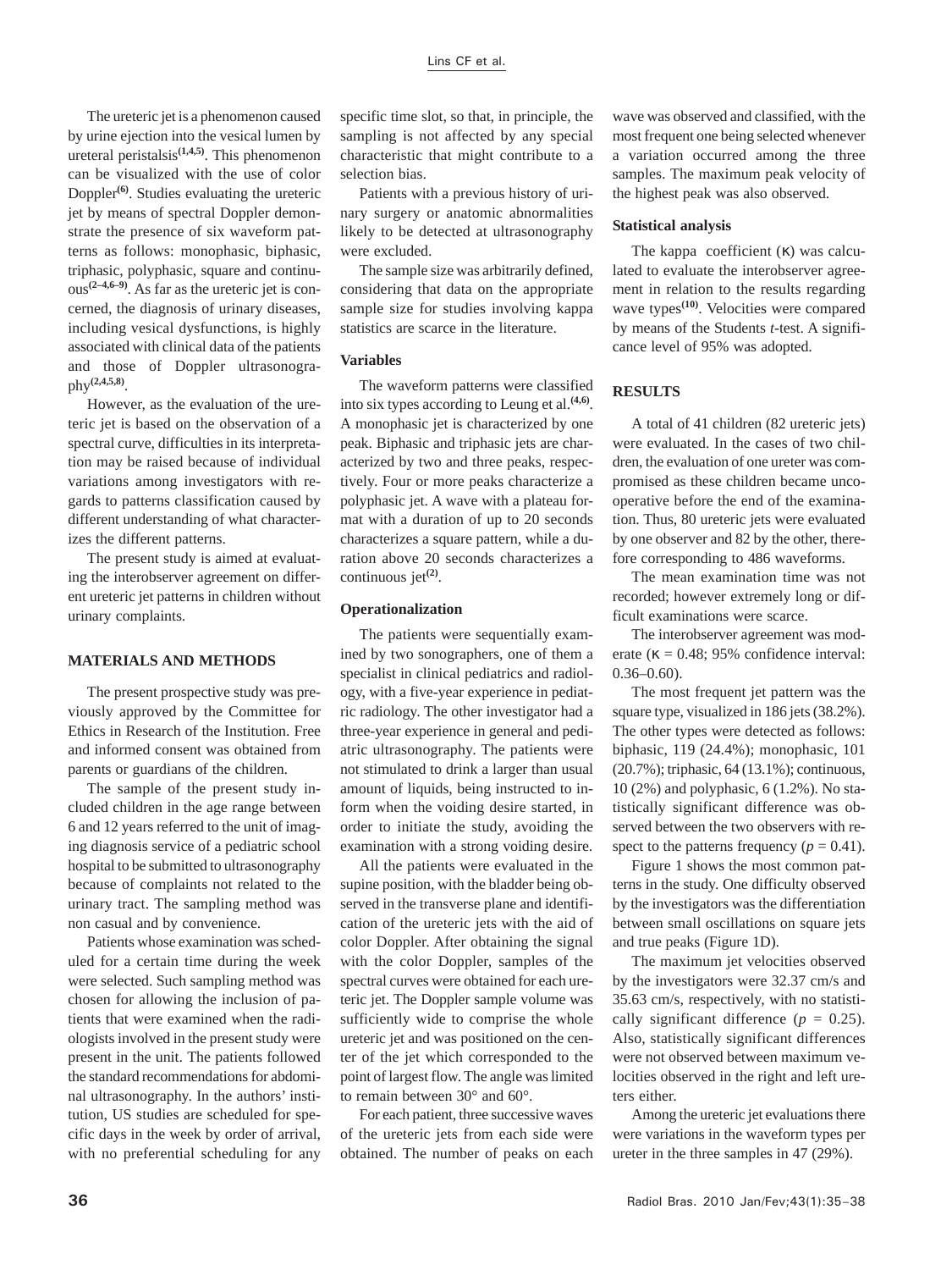

Figure 1. Common patterns in the study. On A, a well defined peak is noticed, characterizing a monophasic ureteric jet. The two peaks identified on **B** indicate a biphasic ureteric jet. On C, the ureteric jet corresponding to a flat waveform (plateau type). A difficulty encountered on waveforms such as the one shown on D. The variation in velocity may be interpreted as a simple oscillation, leading to a classification as a plateau type, or as distinct peaks, characterizing the ureteric jet as biphasic or triphasic.

# **DISCUSSION**

The present results demonstrate a moderate interobserver agreement regarding the type of ureteric jet observed at the color Doppler study in children. No statistically significant difference was observed in the evaluation of the maximum jet velocity. The square pattern was the most frequently observed, followed by the biphasic pattern.

The identification of ureteric jets on imaging studies such as gray scale ultrasonography and excretory urography is common. The utilization of color Doppler facilitates such visualization, even in individuals under normal hydration conditions**(11)**. Early studies have identified curve patterns at the spectral Doppler study, particularly characterized by the presence of peaks in variable numbers, or by continuous tracing without peaks**(3,11)**. The classification proposed by Leung et al. comprises six different types of wave patterns, and has been the subject of several studies**(2,4,7–9,12)**. Such observations have generated theories that try to better explain the physiology of the ureterovesical junction. Such theories range from a passive participation to a possible functional sphincter function (active) of such junction<sup>(6)</sup>. A double regulating component of such passive function has been proposed, compounding a neural element and a myogenic one. The presence of a monophasic wave pattern has been observed in situations in which the neural component would be suppressed, such as in infants, individuals under anesthesia and others, which has led to the denomination of immature pattern**(6–9)**. The biphasic, triphasic and polyphasic patterns are considered as mature patterns. The continuous and square patterns are considered as being related to conditions of forced diuresis. Several physiological situations seem to interfere in the patterns observed in humans, such as pregnancy, anesthesia, age, sex and hydration status**(6,7,9)**.

The relevance of the study of such patterns is the demonstration of a possible relation between the occurrence of the immature pattern and the presence of urinary tract diseases, such as vesicoureteral reflux, urinary infection and nocturnal enuresis**(4,8)**, with the possibility that further studies bring a significant contribution to the understanding of the physiopathology and diagnosis of these common conditions in children, which are still in need of a defined investigation strategy**(13)**.

The introduction of new methods or patterns, either in the daily clinical practice or in research models, must always take into consideration the reproducibility of proposed findings, i.e., the capacity of obtaining similar results when the examination in a same patient, under the same physiological conditions is performed by different investigators or equipment. A common way of testing the imaging studies performance is the evaluation of the interobserver agreement.

The moderate interobserver agreement in the evaluation of ureteric jet patterns observed in the present study must be cautiously evaluated, as there is no other study approaching this matter in the literature. In the author's institution, such type of evaluation is not yet a part of the daily routine. A square like pattern may be easily confused with a polyphasic or triphasic pattern, considering that minimum variations in the wave's height may be interpreted as peaks or not. This difficulty was experienced by the authors as the present study was developed.

A great number of studies evaluating the patterns approached in the present study have been developed by a single group with a wide experience in this type of imaging study, which contributes to a better standardization of findings interpretation. More strict parameters for the definition of a peak may be instrumental in reducing this variation in a clinical or research practice. For example, a peak might be differentiated from a non significant variation in velocity either by the variation or by its relation with the mean velocity. A longer learning curve would be another form of improving the interobserver agreement, contributing to the method application. Other possible explanation for the moderate interobserver